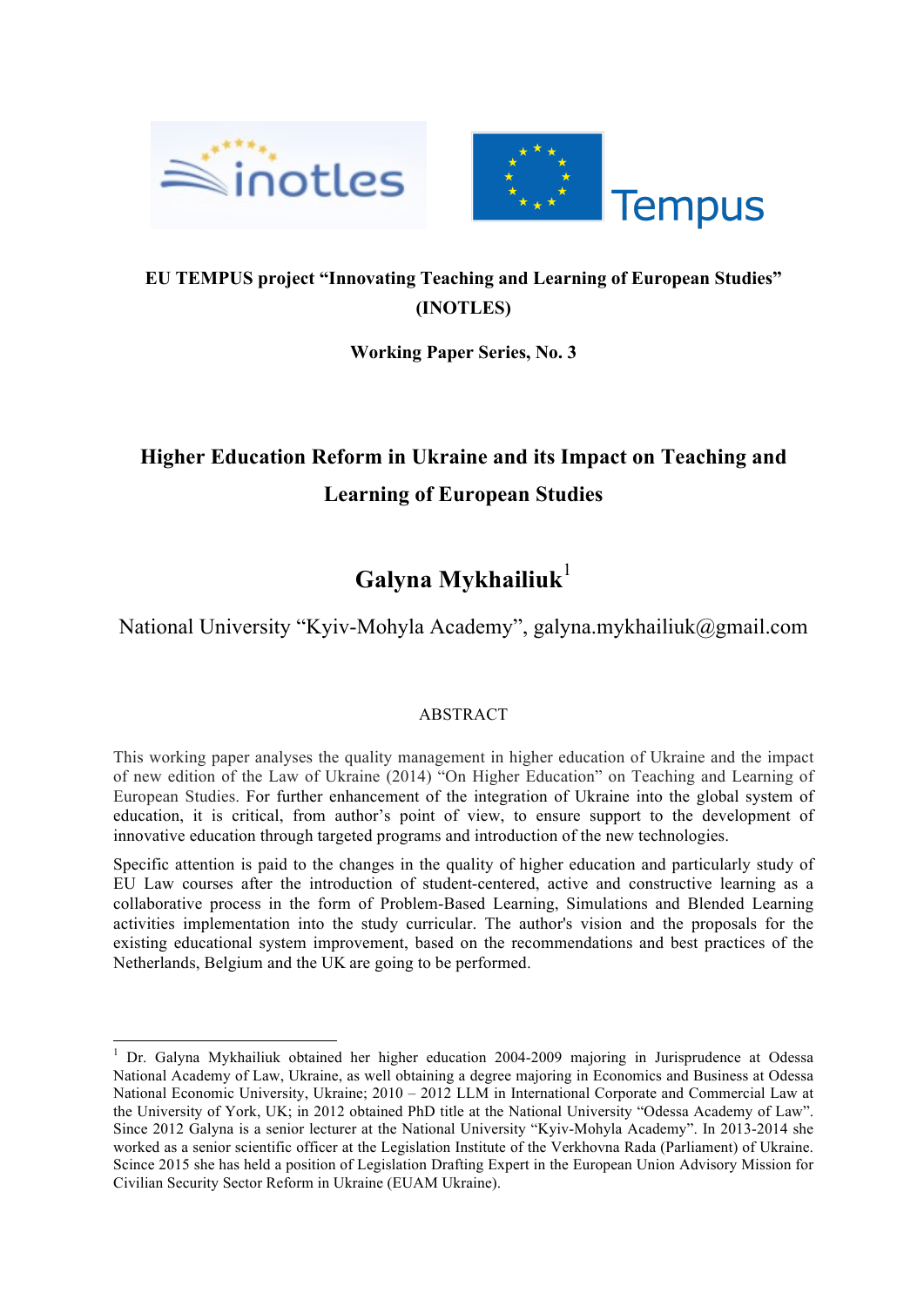#### **1. Introduction: the Legislative and Regulatory Framework for Legal Education**

On May 19, 2005 a crucial event for the further development of higher education in Ukraine took place in the Norwegian city of Bergen. The European Conference of Ministers "The European Higher Education Area – Achieving the Goals", responsible for higher education, approved Ukraine's accession to the Bologna Process. They officially recognized that accession of Ukraine towards the integration of national higher education systems into the European Higher Education Area is based on the principles and objectives set up in the Bologna Declaration "On the European Space of Higher Education" adopted on June 19, 1999<sup>2</sup>. In fact, Ukraine joined the Bologna Process before adopting the Action Plan for 2004 – 2005, the aim of which was the implementation of the Bologna Declaration into the higher education of Ukraine (approved by the Ministry of Education and Science of Ukraine on January 23, 2004)<sup>3</sup>.

It is necessary to recall that the main goal of the higher education reforms is the adoption of criteria and standards to ensure compatibility and comparability of the national system of higher education, in particular, the introduction of comparative higher education degrees and timeframes of study, quality assurance (especially the introduction of the expert evaluation model of quality assurance at the national level), the introduction of uniform standards of qualifications (qualification frameworks), credit transfer system, academic mobility, integrated research and study programs etc.

With respect to its international obligations, Ukraine has reaffirmed its commitment to coordinate actions within the framework of the Bologna Process in order to create the European Higher Education Area, as defined by the decree of the Ministry of Education and Science of Ukraine "On the Approval of the Action Plan for the Quality of Higher Education in Ukraine and its Integration into European and Worldwide Educational Community by 2010" adopted on July 13, 2007<sup>4</sup>. The main aims under this Action Plan were: modernization of the system of higher education, as well as the system and structure of qualifications; improving of the content of higher education and organization of teaching process; rising of efficacy and quality of higher education; international recognition of documents of higher education; strengthening of position of Ukrainian education institutions on the European and world market of educational services etc.

<sup>&</sup>lt;sup>2</sup> Bologna Declaration "On the European Space of Higher Education." http://ec.europa.eu/education/policies/educ/bologna/bologna.pdf

<sup>&</sup>lt;sup>3</sup> An Action Plan for 2004-2005 in Regards to the Implementation of the Bologna Declaration into the Higher Education System and Science of Ukraine: the Decree of the Ministry of Education and Science of Ukraine No. 49 adopted on January 23, 2004. http://osvita.ua/legislation/Vishya\_osvita/3127/

<sup>&</sup>lt;sup>4</sup> On the Approval of the Action Plan for the Quality of Higher Education in Ukraine and its Integration into European and Worldwide Educational Community by 2010: Decree of the Ministry of Education and Science of Ukraine No. 612 adopted on July 13, 2007. http://www.nmu.edu.ua/bolon11.php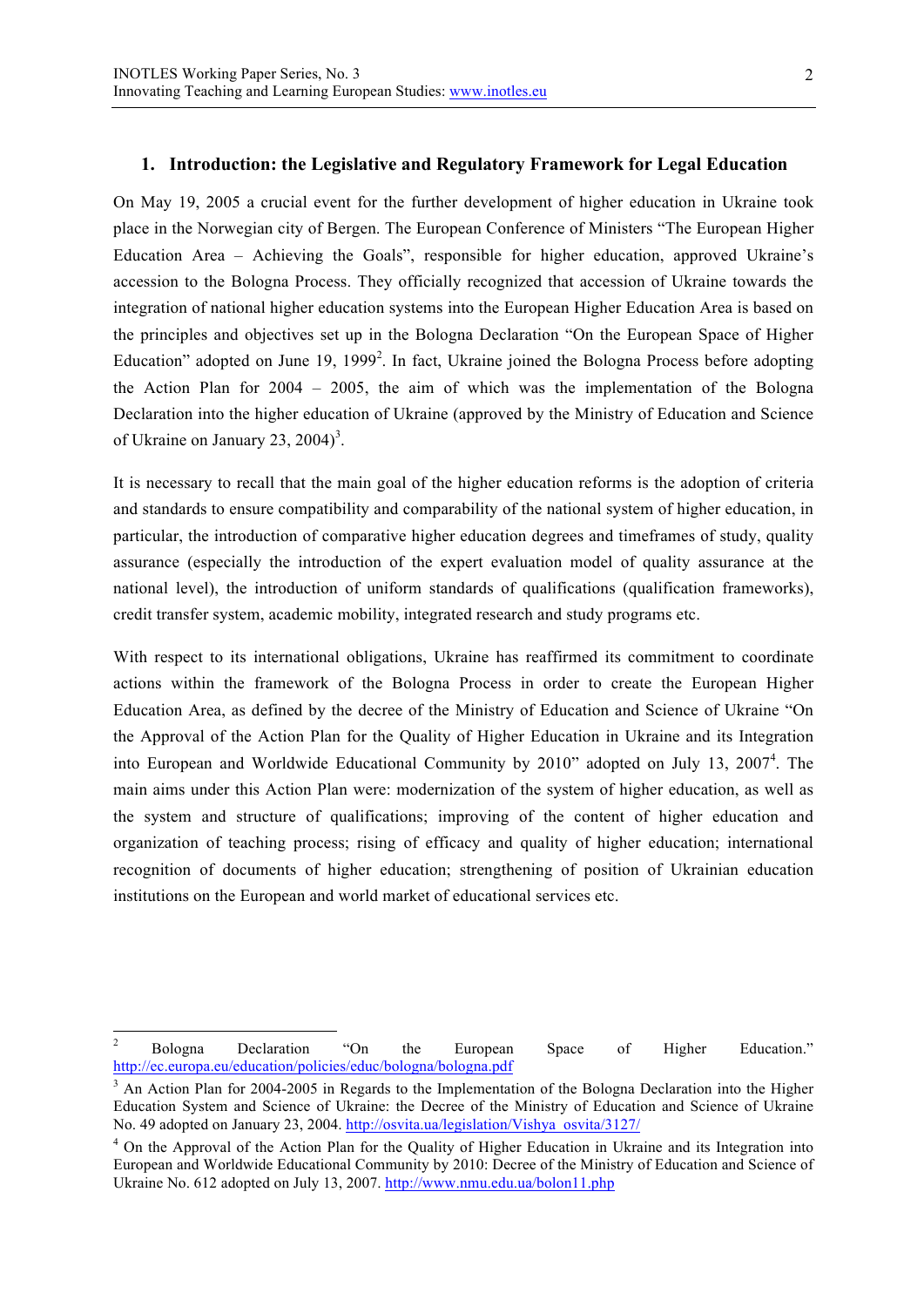To assure quality it was recommended by the Ministry of Education and Science of Ukraine:

- to develop recommendations on introducing national Standards and Recommendations for Quality Assurance (QA) in the European Higher Education Area;
- to create the system of accreditation and the national Educational Accreditation Center;
- to develop measures for increasing the international level of Ukraine's participation in the external QA system;
- to develop legal mechanisms for participation of business structures in controlling quality of higher education;
- to develop measures to increase the level of participation of students in the National QA etc.

In this regard a number of events indicating systemic reform of higher education have been held in Ukraine since it joined the Bologna Process.

Nevertheless, a considerable amount of both positive and negative professional commentaries on achievements in higher education reformation within the Bologna reforms have been expressed. Thus, because of long-term reforms and the absence of relevant policy measures in the sphere of higher education, in addition to the enhancement of its commercialization and shortage of forecasting as to the demand of professionals in various industries, the higher education system does not adequately provide employees training within the needs of the society. This was mentioned in the Guidelines of the Parliamentary hearings "National Innovation System of Ukraine: Problems of Development and Implementation"<sup>5</sup>.

#### **2. The development of three bills for reform of Higher Education in Ukraine**

The Constitution of Ukraine states that national policy in education is determined by the Verkhovna Rada of Ukraine and the fundamentals of education by the laws of Ukraine. Although until recently the special legal basis for the Bologna reforms in Ukraine was not formed, the core provisions of its development were consolidated in the adopted July 1st, 2010 Law of Ukraine "On the Basis of Domestic and Foreign Policy<sup>"6</sup>. This Law provides support to the initiatives of the Bologna Process, recognizing the central role of HEIs in the development of European higher education and the benefits of cooperation based on their partnership.

The beginning of 21st century was marked by the fundamental reforms in the Ukrainian secondary education. In brief, the length of study was extended from ten to twelve years and then again shortened to eleven years; the assessment system was transformed from a 5 to 12 scale system; the school leaving examinations are not held at schools any more, they are held in special centers simultaneously across the country with generally anonymous grading. Definitely all this has influenced the system of higher education in Ukraine.

 <sup>5</sup> Guidelines of the Parliamentary Hearings "National Innovation System of Ukraine: Problems of Development and Implementation": the Enactment of the Parliament of Ukraine No. 1244-V adopted on June 27, 2007 // Verkhovna Rada of Ukraine Gazette. – 2007. – No. 46. – Art. 525.

 $6$  On the Principles of Domestic and Foreign Policy: Law of Ukraine, adopted on July 1, 2010 // Verkhovna Rada of Ukraine Gazette. – 2010. – No. 40. – Art. 527.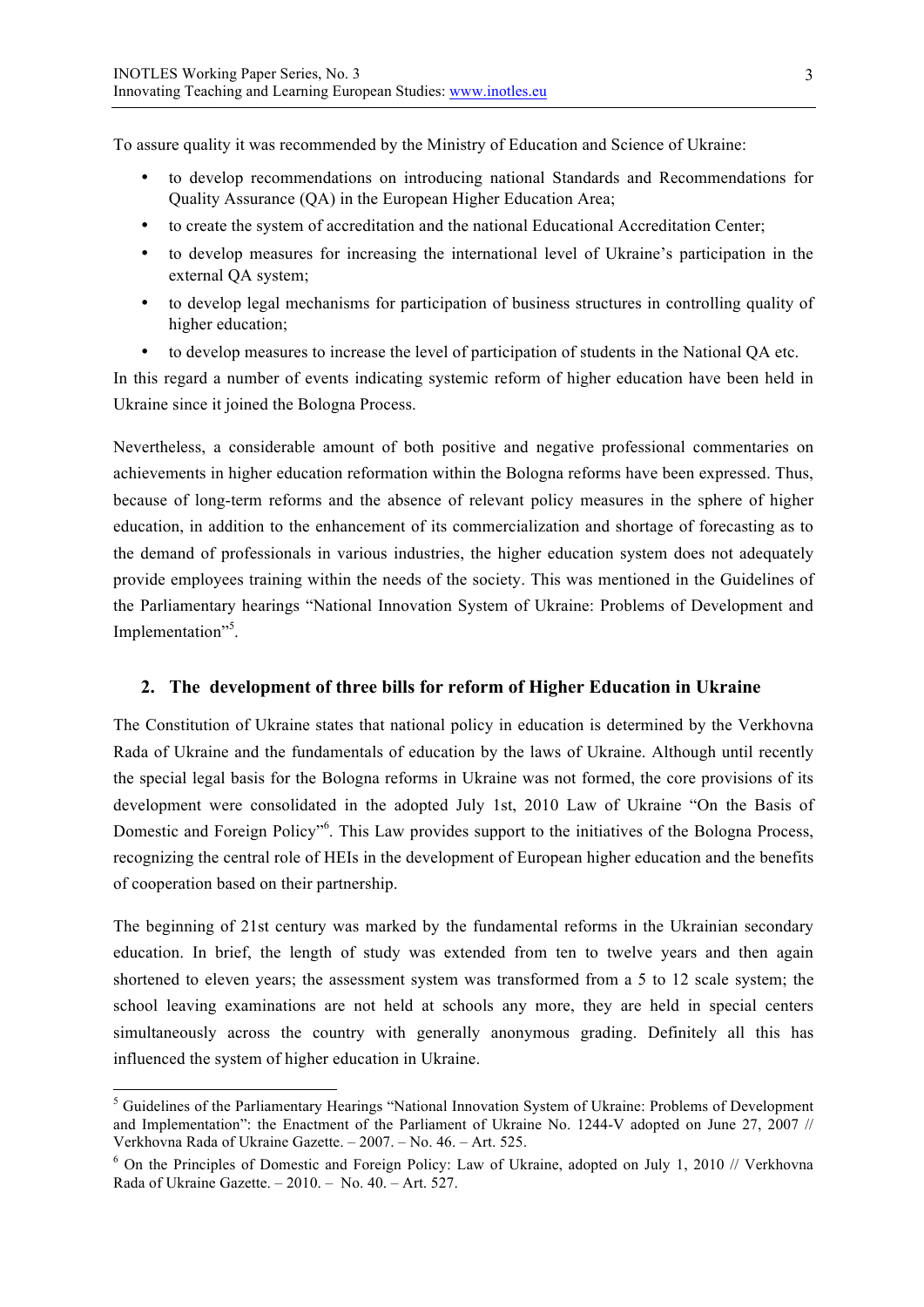Since 2005 a number of changes in the higher education system have been introduced. First of all the credit-transfer system was implemented in the vast majority of universities and legal faculties in particular. However, it seems to be unclear why distinct law departments within the same university could be governed by different grading systems. For instance, the department of Civil and Economic Justice at the National University "Odessa Academy of Law" applies the old 5 score grading system while the faculty of International Legal Relations of the same University until last year used the credit transfer system accordingly.

Secondly, the Postgraduate Master Programs were prolonged for two years of full-time study in the overwhelming majority of law schools (the exceptions are the Law Faculty at the Kyiv University of Law, National University "Odessa Academy of Law", Kyiv National Economic University named after Vadym Hetman, Vasyl Stefanyk Precarpathian National University etc.) where it still remains to be a one year Master Program (the remnant of the Soviet higher education).

Thirdly, the admission procedure has been changed completely. Before 2006 it was secondary schoolbased in combination with entry exams to the universities, nowadays it is based on the anonymous external independent testing (assessment). Furthermore, applicants to some specialist programs are also screened by additional criteria, for example performance of instrumental / vocal piece or painting examination in the art department. Starting from 2016 (under the 2014 Law of Ukraine "On Higher Education") a new mechanism for electronic admissions to HEIs and an automatic allocation of places within the state order is introduced (see more detailed information on admission procedure below).

Requirements to the contents, scope and level of higher education and professional training in Ukraine was determined by the Law of Ukraine "On Higher Education" adopted in January 2002 before the Ukraine's accession to the Bologna Process. Since then for a long period of time different political forces have been preparing drafts of the Bill "On Higher Education" to approximate higher education standards to European Union ones. Finally, in December 2012 – January 2013 three Bills of the Law "On Higher Education" (No. 1187, 1187-1, 1187-2) were submitted to the Parliament.

After a thorough examination of the Bills, it is possible to conclude that each of them has its own pros and cons. The Bills 1187 and 1187-2<sup>7</sup> are quite similar in content and in offered innovations. By comparison, the most progressive and breakthrough seems to be the Bill 1187-1 presented by the opposition parties. In order to have a clearer understanding of the essence of future higher education reforms, we propose to have a quick glance into the details of it in the last part of present paper.

In February 2013 all three Bills were directed to the Institute on Legislation of the Verkhovna Rada of Ukraine for legal expertise. In early March 2013 commentaries and recommendations of experts were sent back to the Parliament Committees where they remain without any further progress till 2014. However, after all, Bills No. 1187 and 1187-1 were declined and the improvement of the Bill No. 1187-2 started.

 <sup>7</sup> Bills of Law "On Higher Education.", Accessed on

http://w1.c1.rada.gov.ua/pls/zweb2/webproc2\_5\_1\_J?ses=10008& num\_s=2&num=1187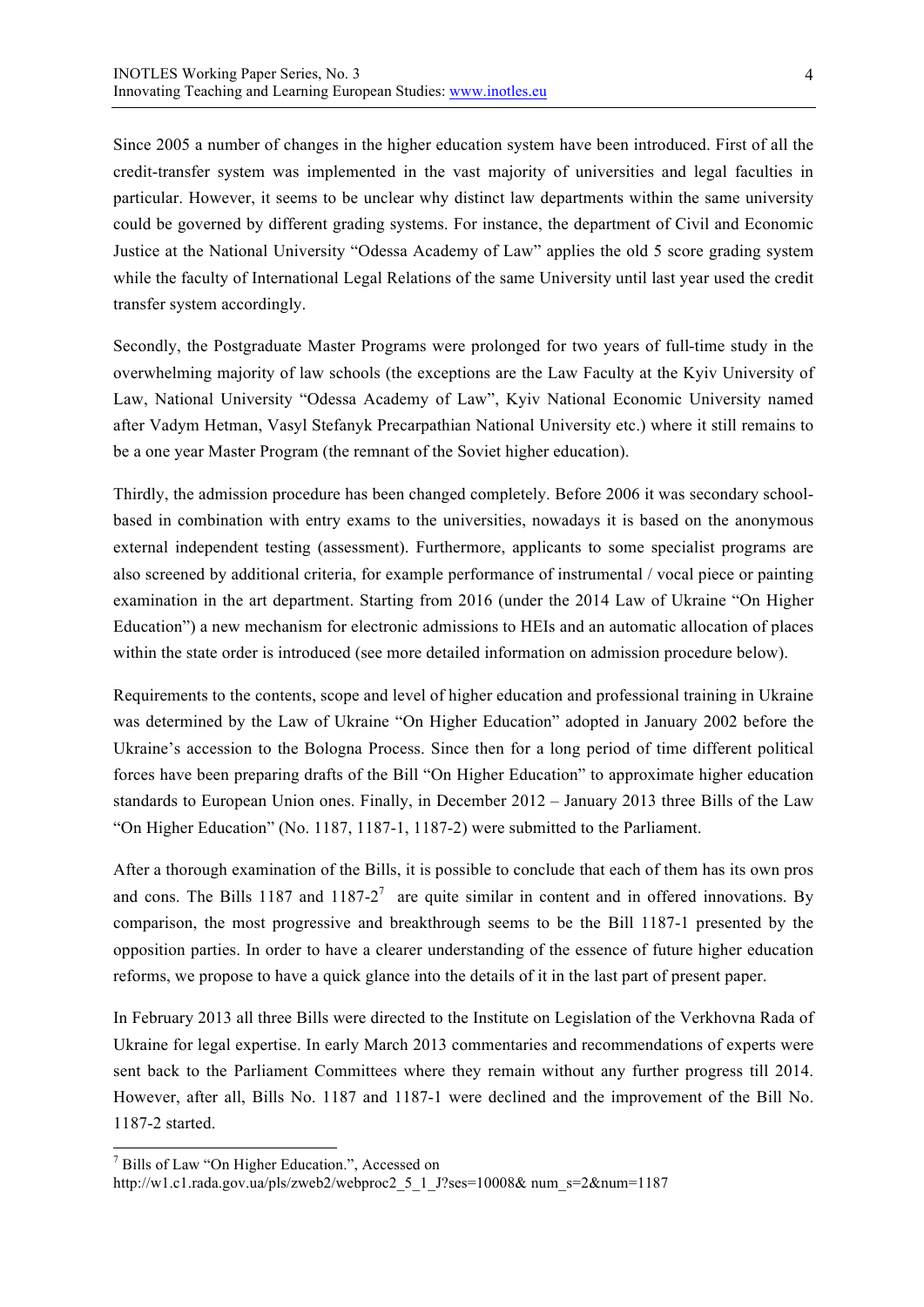It was a long discussion process before July 1st, 2014, when the Verkhovna Rada of Ukraine voted in the second reading for adoption of the new Law of Ukraine "On Higher Education." The division of votes was the following: out of 450 deputies of the Verkhovna Rada 276 voted "in favour",  $0 -$ "against",  $1 -$ "abstained",  $60 -$ "did not vote", more than 100 were absent.

#### **3. The changes for the future of Ukrainian Higher Education**

The adoption of the 2014 Law of Ukraine "On Higher Education" is extremely important in terms of educational and scientific development. One of the main challenges of the reform seems to be the average age of the Rectors of the Universities (sixty to sixty-five) who gained their education in the Soviet Union and whose way of thinking is based on the old educational system. As a result they hardly understand the necessity of the reform and do not realise by what means it can be done.

The system of legal education in Ukraine has its own adopted standards and requirements. There is a set of compulsory disciplines approved by the Ministry of Education and Science of Ukraine and it is obligatory for students to fulfil these requirements. The primary novelty of the 2014 Law is the provision of Article 62, paragraph 15 dealing with the right of students to self-selection of disciplines. The provisions of the 2014 Law seem to be indeed breakthrough as they provide a possibility for students to have not less than 25 percent of optional subjects out of the general number of ECTR credits for the appropriate level of higher education. Before September 2016 the only Law School in Ukraine where the students had both compulsory and optional courses was the Law School of the National University of "Kyiv-Mohyla Academy". Other universities provided only compulsory courses with no possibility for a student to focus on his/her sphere of interests. It could be explained by the governmental policy – first and foremost, the aim of legal education in Ukraine is to form a general understanding of basic concepts in all branches of law and to meet the growing demands of the legal services market.

The author of the present paper tends to think that to put educational level of students at a higher level is possible only within practical implementation of new teaching methods i.e. introduction of a student-centred, active and constructive learning as a collaborative process in the form of Problem-Based Learning, Simulations and Blended Learning activities into the study curricular.

The state standards for higher education are described Articles  $9 - 10$  of the 2014 Law (Part III, Articles 11 – 15 of the 2002 Law). Pursuant to the Law, there are three components in the system of higher education standards: the state component (legislation), the University component (the Charter) and the departmental one.

#### *3.1. Setting up new programmes*

As the legal profession becomes very prestigious and much in demand, a large network of legal educational institutions and faculties has been set up in Ukraine recently. The higher educational establishments that train lawyers include: universities, academies, institutes, colleges, and professional colleges (technicums).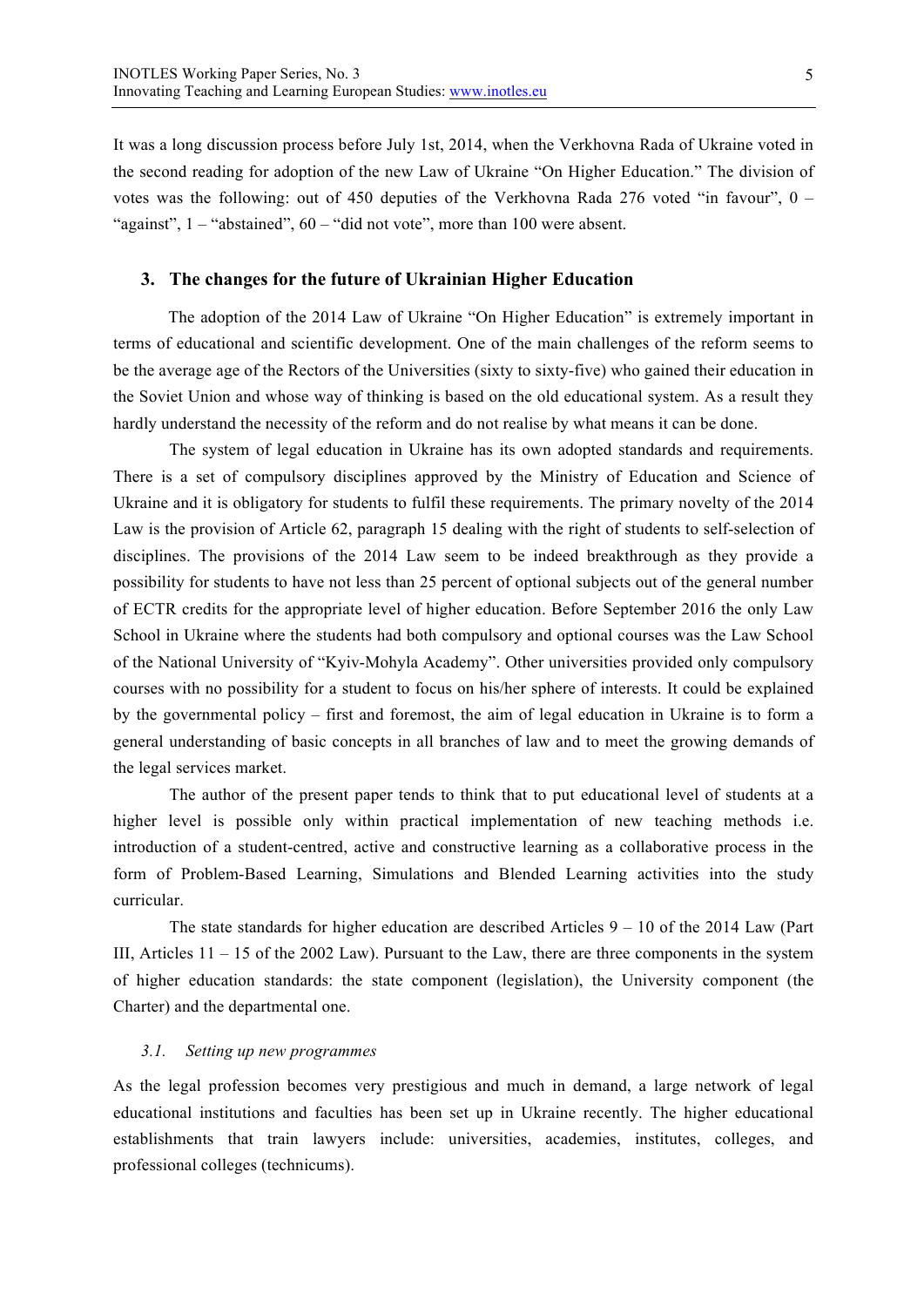In fact, opening a Law School is considered to be the change in structure of the university that should be done by means of the state component (pursuant to Article 27 of the 2002 Law) and the University component (the Charter of the University<sup>8</sup>). Article 27<sup>9</sup> of the 2002 Law "On Higher Education"<sup>10</sup> refers to creation, reorganization and liquidation of:

1) *state-owned* higher education establishments of:

the *third or fourth level* of accreditation that is exercised by the Cabinet of Ministers of Ukraine;

the *first and second level* of accreditation – by the central executive authorities which implement state policy in the field of education;

2) *private ownership* higher education establishments – by the private owner(s).

Additionally, the Charter of higher education establishment should also include reorganization procedure. Meanwhile, it is the prerogative of the Ministry of Education and Science of Ukraine to determine the essential amount of students at the university.Gradually, the Academic Council of the university express its opinion on liquidation, reorganization of different departments, institutes and faculties to the Rector of the university who acts according to the Charter.

The questions of existing program change and creation of a brand new degree program are dealt with by the Academic Council of the faculty (institute). Further approving by the Rector of the university is additionally required. Besides, the Rector also approves the Statute of all structural university units.

#### *3.2. Quality Assurance of HE content*

Indeed the universities by themselves determine the content of curriculum, programs and organizational forms of educational process in order to meet the needs of the labour market. The curriculum is approved by the university departments, study commission (navchalno-metodychni komisiyi), academic councils of the departments (institutions). The 2014 Law presumes to have considerable freedom, independency and autonomy for universities, in particular in issues of curriculum and program approving.

Unfortunately, the 2014 Law does not provide for significant improvement in the area of quality assurance. The Law establishes the National Agency for Quality Assurance (the Agency), however,

"the quality assurance is neither major nor self-sufficient function of the Agency. The Law retains the same non-transparent system of separate licensing of all education area upon the expert opinion from the Agency. The Agency is also authorized to do the accreditation, the procedure of which is not identified by the Law. In addition, the Agency is doing external quality assurance and supervising internal quality assurance, both of which are not connected neither to the licensing nor accreditation process."<sup>11</sup>

<sup>&</sup>lt;sup>8</sup> An example of the University Charter. http://www.univ.kiev.ua/ua/geninf/statut/

<sup>&</sup>lt;sup>9</sup> The 2014 Law in comparison to the 2002 Law has a different focus and deals with reorganization issues very briefly in Articles 24, 28.

<sup>&</sup>lt;sup>10</sup> Law of Ukraine "On Higher Education," 2002. http://zakon4.rada.gov.ua/laws/ show/2984-14

<sup>&</sup>lt;sup>11</sup> Swenson, D. Young, F. Antonovych, M. Syroid, O. (2014) "Legal Education Quality Assessment of the Law Faculty at Lviv Ivan Franko National University. Report with Recommendations on Legal Education Quality Assurance Policy Development,"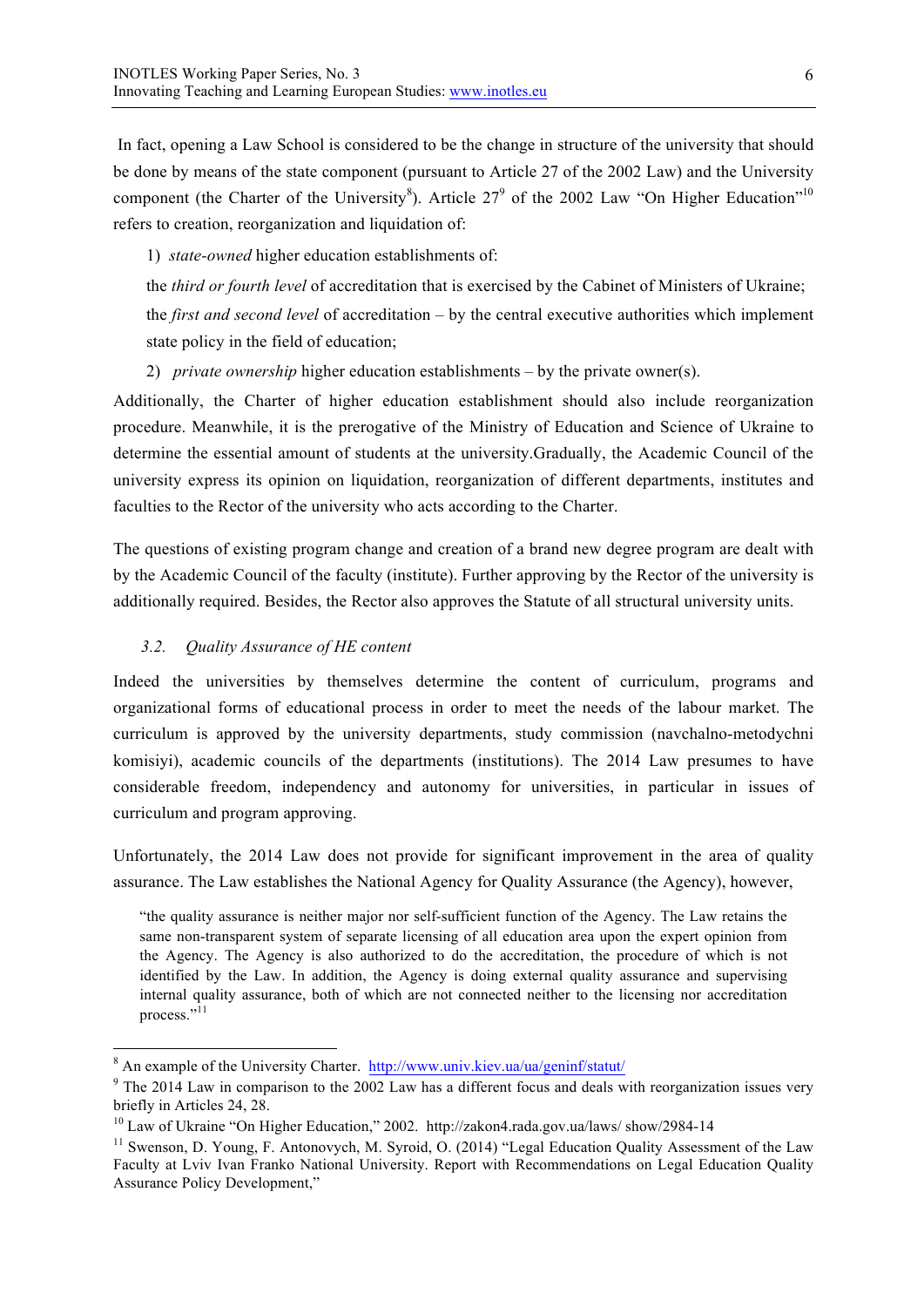Considering, that neither goal nor procedures of the QA are clearly specified in the new Law, it is difficult to expect the establishment of transparent and efficient QA system for higher education. Moreover, the fact that the Agency itself is a subject of Government supervision (its Statute has to be approved by the Government, and the head of the Agency is a subject of appointment by the Government) significantly undermines the credibility of the Agency as independent body for quality assurance.<sup>12</sup>

The legal basis for the internal QA system in education in Ukraine also includes the Decree of the President of Ukraine No. 244 dated to 20 March 2008 "On Additional Measures for Improving the Quality of Education in Ukraine" and the Decree of the President of Ukraine No. 857 following the requirements of the European Register of Quality Assurance "On Assurance of Further Development of Higher Education in Ukraine". Though both decrees include many measures, they are mostly not meaningful for QA in higher education as they mainly cover social issues. The mere comparison with the title of the Ordinance of the Minister of Science and Higher Education in Poland, dated to 12 July 2007, on standards of education for the particular specializations and levels of education as well as the procedures of creation and conditions necessary for the university to realize both inter-specializations studies and macro-specializations demonstrates different approaches to the problem. However, Ukrainian Decrees include such issues as:

- developing methods and criteria of determining ratings of HEIs of III-IV levels of accreditation by May 2009;
- creating independent agencies of monitoring quality of HEIs in accordance with the European Network of Quality Assurance in Education;
- creating structural subdivisions of the Ukrainian Center of Quality Assurance in all regional centers of Ukraine, their financing and technical supply.

The regulatory framework for higher education also includes Decrees of the Ministry of Education and Science of Ukraine such as "On the Approval of the Regulation on Organization of Teaching in Higher Education Institutions", "On the Peculiarities of Introduction of Credit and Module System of the Organization of Teaching", "On Introduction of the European Credit-Transfer System in the Higher Education Institutions in Ukraine" and others.

Finally, important legal documents for the implementation of the internal educational QA system are resolutions of senates (academic boards) of universities, such as: a statute of the university, rector's instructions, and regulations of the university.

### *3.3. Student Assessment*

The Ministry of Education and Science of Ukraine in cooperation with a University determines a list of exams and differentiated tests according to a 4-point scale or to a 2-point scale.

 $12$  Ibid.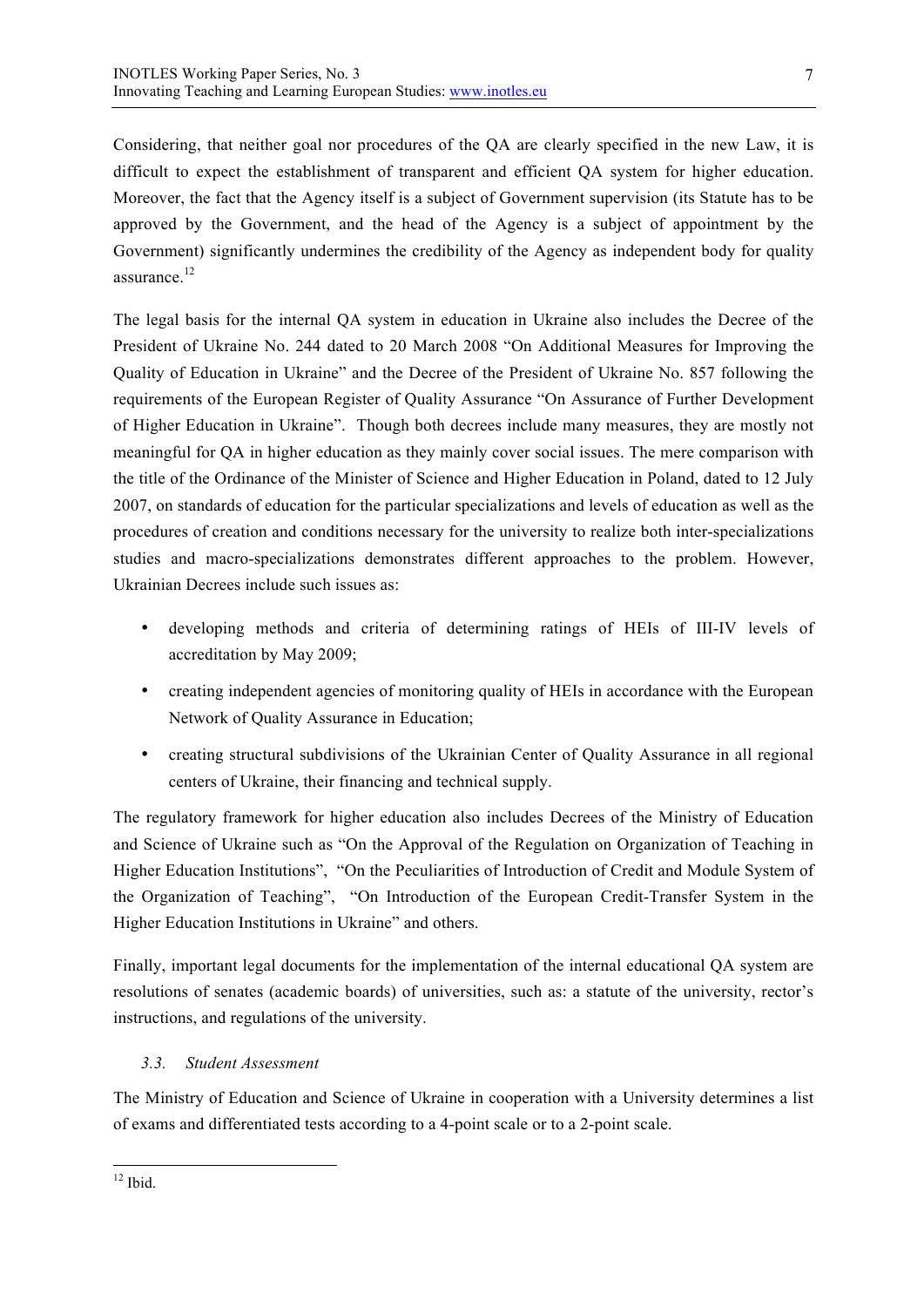Graduates are conferred qualifications of respective educational-proficiency levels and they are granted diplomas of the state format. The Diploma is a state-recognized document which serves as both an educational certificate and a professional license. It acknowledges the achievement of the proper higher educational level and a certain educational qualification in some specialty. The Law of Ukraine "On Higher Education"<sup>13</sup> sets up the following types of documents that confirm higher education qualifications (Art.9):

- § Dyplom Molodshoho Spetsialista (Diploma / qualification of Junior Specialist)
- Dyplom Bakalavra (Diploma / qualification of Bachelor)
- Dyplom Spetsialista (Diploma / qualification of Specialist)
- Dyplom Mahistra (Diploma / qualification of Master)

As mentioned above, the new 2014 Law "On Higher Education" modifies educational levels, excluding the qualification of Specialist starting from 2016 and reserving the possibility for students to acquire qualification of Junior Bachelor, Bachelor and Master.

**Under the 2002 Law Master's Diploma (Honours Diploma), Specialist's Diploma (Honours Diploma)** and **Bachelor's Diploma (Honours Diploma)** show a top level of performance of a student, which means that the student has got  $75 - 100$  percent of Excellent grades and no more than 25 percent of Good grades, with no Satisfactory or Unsatisfactory scores. **Master's Diploma, Specialist's Diploma** and **Bachelor's Diploma** show a minimum passing grade which means that the student has received from  $1 - 74$  percent of Satisfactory scores. The postgraduate level consists of a two-degree system. The first level of a scientific degree is the **Candidate of Sciences (Kandydat Nauk).** It usually expects no less than three years of postgraduate study (aspirantura) after the obtaining of Master degree. The second level of a scientific degree is the **Doctor of Sciences (Doctor Nauk)**, the highest scientific degree in Ukraine.

This qualification requires some period of studies (doctorantura) following the award of Kandydat Nauk degree with a minimum interval of five years. A public defense of thesis is held in a form of public presentation and scientific debates with a secret vote.

The 2014 Law improves postgraduate system by substitution of the **Candidate of Sciences (Kandydat Nauk)** scientific degree for **PhD (Doctor of Philosophy)** and leaving the highest level of a scientific degree – the **Doctor of Sciences (Doctor Nauk)** as it was before the educational reform. Furthermore, the new Law increases the period of study for the qualification of a Master from one and a half to two years, while in postgraduate schools the apprenticeship for PhD level will expand from three to four years. Habilitation period of study will remain the same – three years accordingly.

 <sup>13</sup> Law of Ukraine "On Higher Education" [Electronic source]. – Available at: http://zakon4.rada.gov.ua/laws/ show/2984-14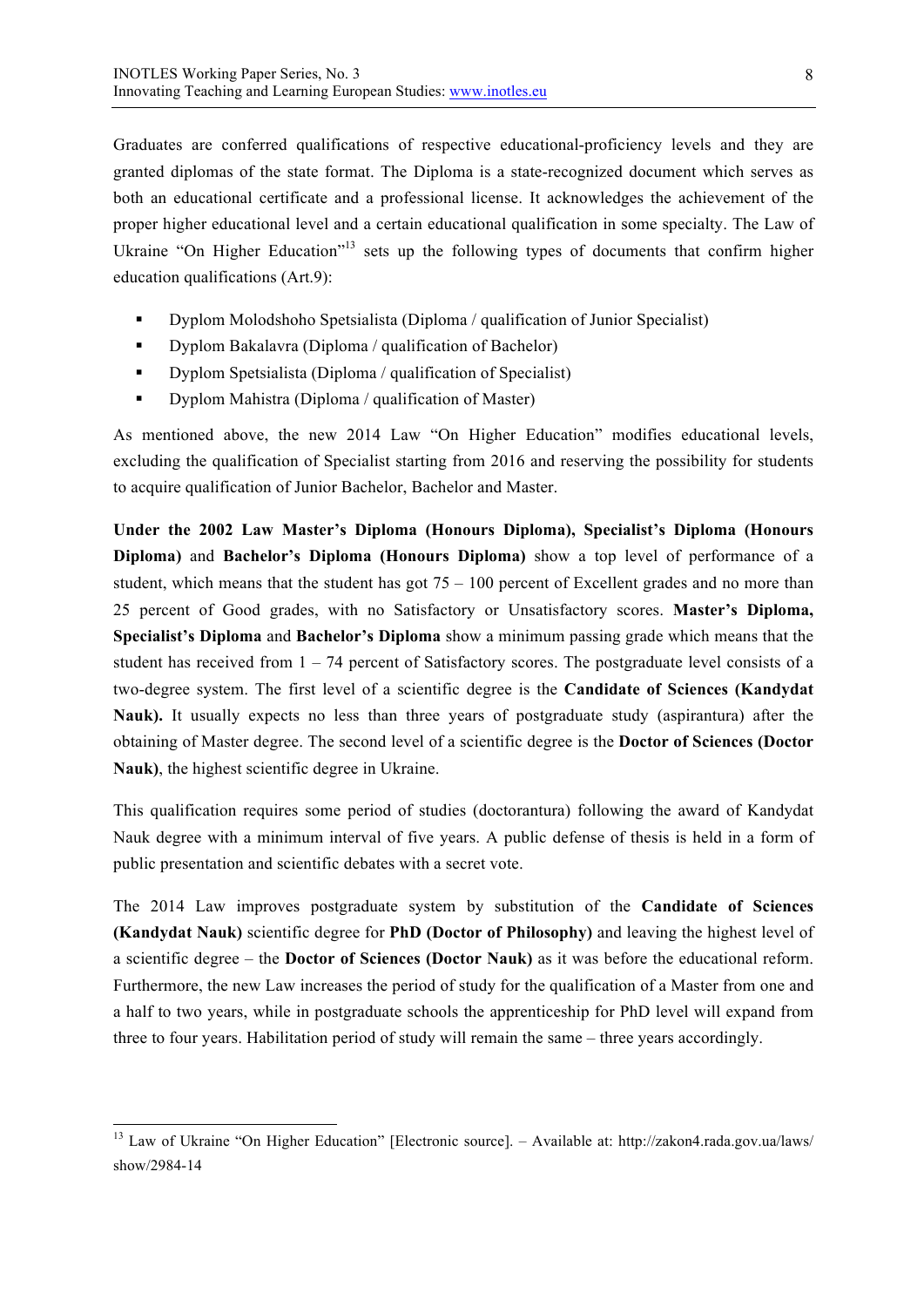In Ukraine the type of exam is usually determined by the lecturer of the discipline. Among the assessment techniques now being considered are oral exams and in-class written exams. The structure of the last one may include multiple-choice tests, problem-solving or theoretical questions. The procedure of written exams differs a lot from the Western model. Besides the examiner and his/her assistant, there are no proctors (invigilators) in the room. Consequently, their absence may lead to cheating because students are not controlled at the exam. The duration of a written exam is determined by the lecturer and can vary from one to two hours accordingly. Unfortunately open- or closed book exams, take-home exams, seminar papers and presentations are thus far inapplicable for Ukrainian student assessment system.

Another distinctive feature of the legal education is the existence of incentives for students to receive the highest score *automatically* without the exam. This reward may be granted by the lecturer to one or two students for distinguished progress in studies which may include, for example, prize-winning places at scientific-research conferences, competitions, contests, publication of scientific articles on the subject in the special legal scientific journals etc.

The end-of-year exams do not exist in the Ukrainian higher education system. However, there are end-of degree program final exams (for Bachelor and for Master degree). They are oral and may consist of several disciplines. The end-of degree program final exams are required in addition but not instead of the course exams and are held once a year in June. The exams are graded by the lecturer who might have a teaching assistant, but not by the faculty members or administrators. Moreover, the principle of anonymity is not always adhered; however it depends upon the university's policy.

The appeal procedure is provided for students wishing to challenge a grade. It is conducted by the assessment committee consisting of three to five lecturers from the same department in two weeks after the primary grades announcement. The structure of the exam is similar to the principal one.

In most European Union countries dissertations both for Bachelor and Master Degrees are compulsory, while in Ukraine they are required only for Master qualifications (before 2016 were also required for Specialist qualification). Cheating during exams and plagiarism in papers are considered to be the major problems in student assessment. Different preventive measures are taken by the university staff in order to exposure plagiarism as there are no anti-plagiarism systems for open-use. Some programs seem to have been created by the Ministry of Education and Science of Ukraine for this purpose but only for thesis expertise, although they contain a limited number of Ukrainian and Russian sources with no access to foreign ones. It is worth to mention that essential strengthening of anti-plagiarism rules and responsibility for their breach is planned within the framework of the new 2014 Law of Ukraine "On Higher Education" (Article 6 paragraph 6). Additionally, mandatory publication of dissertations was introduced in 2016.

In 2004, after the Ukraine's accession to the Bologna Process, the assessment reform occurred at all levels of the educational system. Hence, the student assessment system started the transition to a new knowledge assessment system – the **ECTS**. It was launched by the Decrees of the Ministry of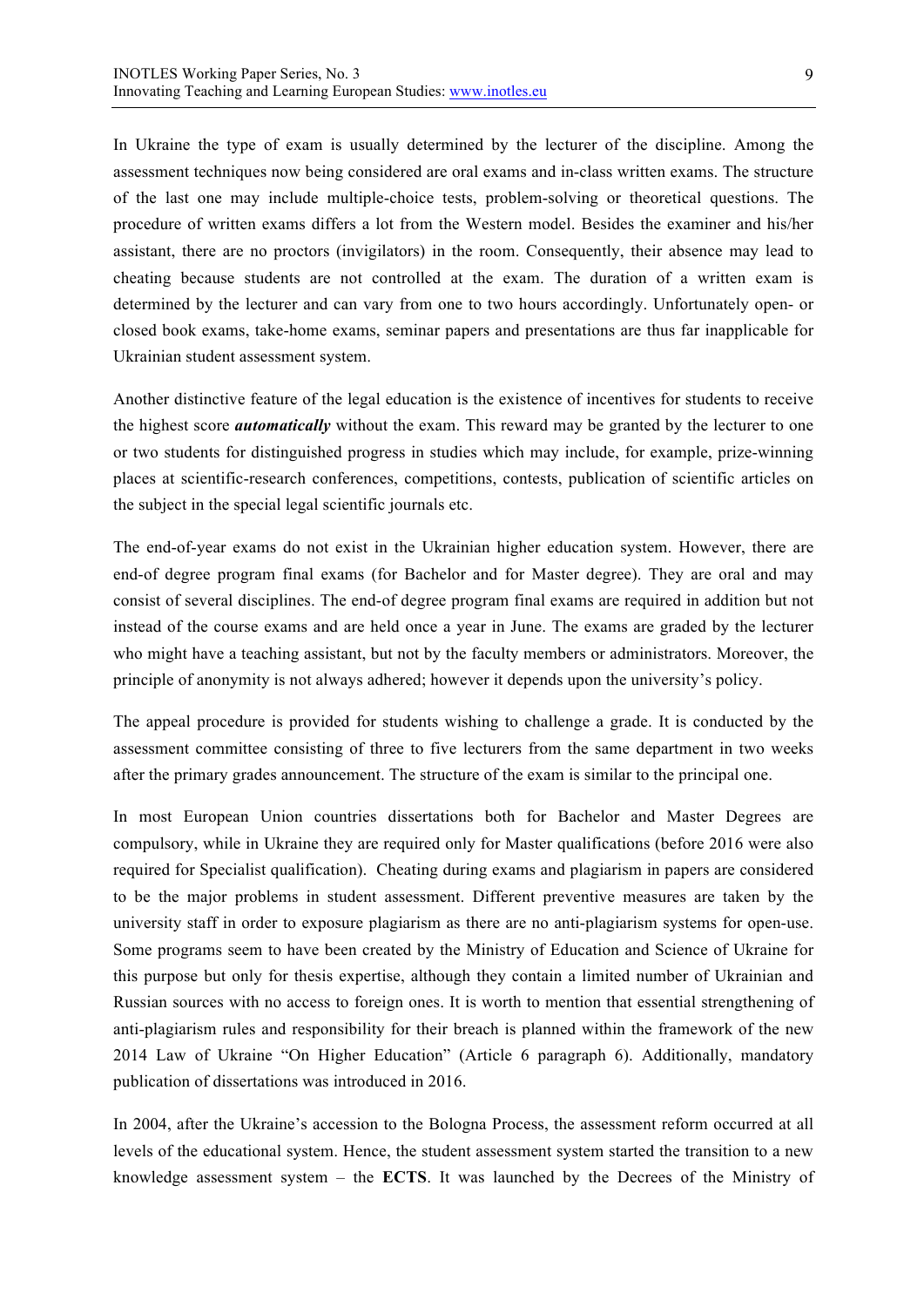Education and Science of Ukraine "On a Pedagogical Experiment of the Credit Transfer System Organisation in Educational Process" No. 48, adopted on January 23, 2004<sup>14</sup>; "On Peculiarities of the Credit Transfer System Introduction into Educational Process" No. 812, adopted on October 20, 2004;<sup>15</sup> "On Introduction of the Credit Transfer System into Educational Process" No. 771, adopted on December 30, 2005;<sup>16</sup> "On Introduction of the European Credit Transfer System in Higher Educational Institutions of Ukraine" No. 943, adopted on October 16, 2009.<sup>17</sup>

Interim grades are recorded in the register kept by the group monitor and dean's office. In fact there is no precise quota on a number of students getting the highest, medium, low or failing grade. It merely depends on students' quality of knowledge, their achievements and proficiency demonstrated on the exam. Nevertheless, it is highly important to emphasize that nowadays the ECTS accumulation scale can be used simultaneously with the 4-point scale or applied by the Universities on a selective basis<sup>18</sup>.

The ECTS was designed to increase efficiency and to improve the European interuniversity cooperation i.e. the quality of education and mobility of students with the possibility of employment. It facilitates the recognition of educational achievements by European students through the use of commonly understandable measurements – credits and grades. Meanwhile, the acquired knowledge received by a student in a higher educational institution is valid and adequately estimated in all countries of the Bologna Process.

One of the clearest implications for further research that emerges from the presented overview is that student assessment system in Ukraine is far from being perfect. The evidence suggests that there is a lack of transparency and impersonality in the knowledge assessment system; as a result the necessity of having breakthrough reforms in this sphere seems to be urgent.

<sup>&</sup>lt;sup>14</sup> Decree of the Ministry of Education and Science "On a Pedagogical Experiment of the Credit Transfer<br>System Organisation in Educational Process", adopted on January 23, 2004 No. 48 System Organisation in Educational Process", adopted on January 23, 2004 No. 48 http://zakon2.rada.gov.ua/rada/show/v0048290-04

<sup>&</sup>lt;sup>15</sup> Decree of the Ministry of Education and Science "On Peculiarities of the Credit Transfer System Introduction into Educational Process", adopted on October 20, 2004 No. 812 http://zakon2.rada.gov.ua/rada/show/v0812290-04

<sup>&</sup>lt;sup>16</sup> Decree of the Ministry of Education and Science "On Introduction of the Credit Transfer System into Educational Process", adopted on December 30, 2005 No. 771 http://zakon2.rada.gov.ua/rada/show/v0774290- 05

<sup>&</sup>lt;sup>17</sup> Decree of the Ministry of Education and Science "On Introduction of the European Credit Transfer System in Higher Educational Institutions of Ukraine", adopted on October 16, 2009 No. http://zakon2.rada.gov.ua/rada/show/v0943290-09

<sup>&</sup>lt;sup>18</sup> As an Example see The Regulations of Taras Shevchenko National University of Kyiv [Electronic source]. Available at: nmc.univ.kiev.ua/docs/POLOJENNIA-2010-1.doc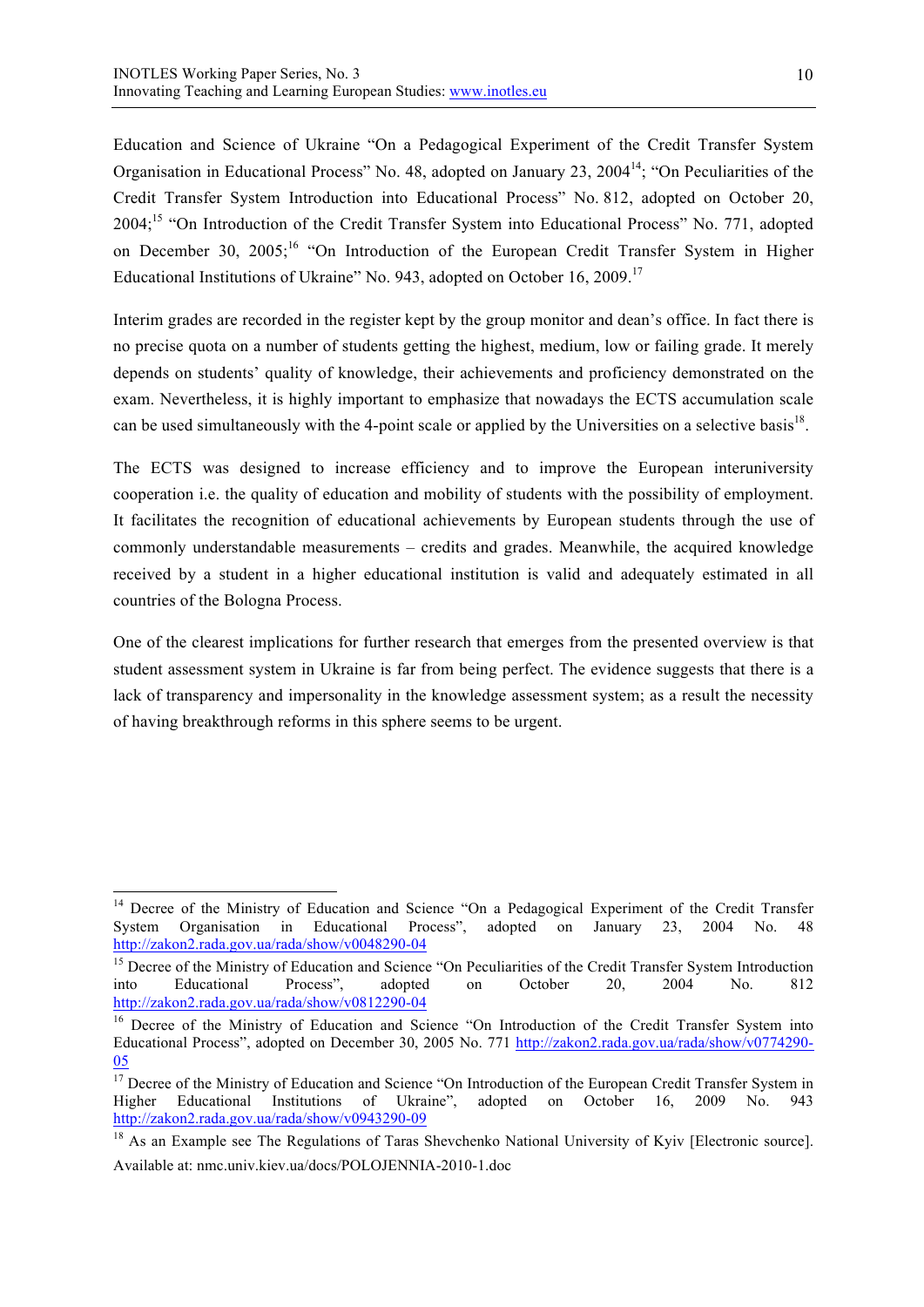#### **4. Conclusions**

While Ukraine has taken obligations to bring its educational system in correspondence with the Bologna standards by 2010, in vast majority of Ukrainian universities QA is either absent at all or is limited to a bureaucratic control of quality. The aim of this working paper was to analyze quality management in higher education in Ukraine, in general, and in legal education, in particular, and to draw some conclusions concerning the need for introduction of quality management in legal education.

For further enhancement of the integration of Ukraine into the global system of education, it is critical, from the experts point of view, to ensure: further democratization of the educational process and the involvement of students into the management of higher education institutions; public oversight of the system of education, its quality through the national, regional and local professional and education councils; support to the development of innovative education through targeted programs; priority funding and introduction of the new technologies; state support for talented young researchers; an open, competitive allocation of grants for scientific research.

As educational reforms are insufficient without their appropriate legislative support, it is important that the new 2014 Law "On Higher Education" was adopted in Ukraine. A short analysis of the most advanced Bill "On Higher Education" No. 1187-1, elaborated by the oppositional parties in the Verkhovna Rada of Ukraine and submitted to the Verkhovna Rada on January 11, 2013, proves that adoption of its main provisions would be beneficial for the reform of higher education. The principal difference in the content of Bill 1187-1 in comparison with Bills 1187, 1187-2 lied already in its editorial board as it has been worked out mainly by the experts who obtained their higher education and scientific degrees abroad. They have personally experienced the differences between the Soviet educational system and the Western one. That is why if to compare all three Bills, Bill 1187-1 seems to be the best one to meet the requirements of the Bologna Process. Although, all in all, this Bill was declined (because of political reasons but not the content), its main provisions were incorporated into the new 2014 Law. Among them the provisions of Article 13 paragraph 3 sub-paragraph 1-2 of the Bill about the right of a person "to acquire further educational degree in the same or related field of science" that truly reflects the content of the Bologna Process; the provisions of Article 22 paragraph 6 sub-paragraph 7 about "educational activities within the program of foreign educational institutions", norms on creation of the National Agency for Quality Assurance in Higher Education (Article 39) etc.

Successful reforms in Ukrainian higher education are no doubt possible only following the clear governmental policy; however representatives of both executive and legislative powers until recently did not cooperate in a common approach towards integrated higher education.

In recent decade the Ukrainian legal education system experienced transformation of its procedure for student selection and admission from the soviet-style university-based admission exams to a model founded on external independent testing. In general, results of the transformation are positive. Since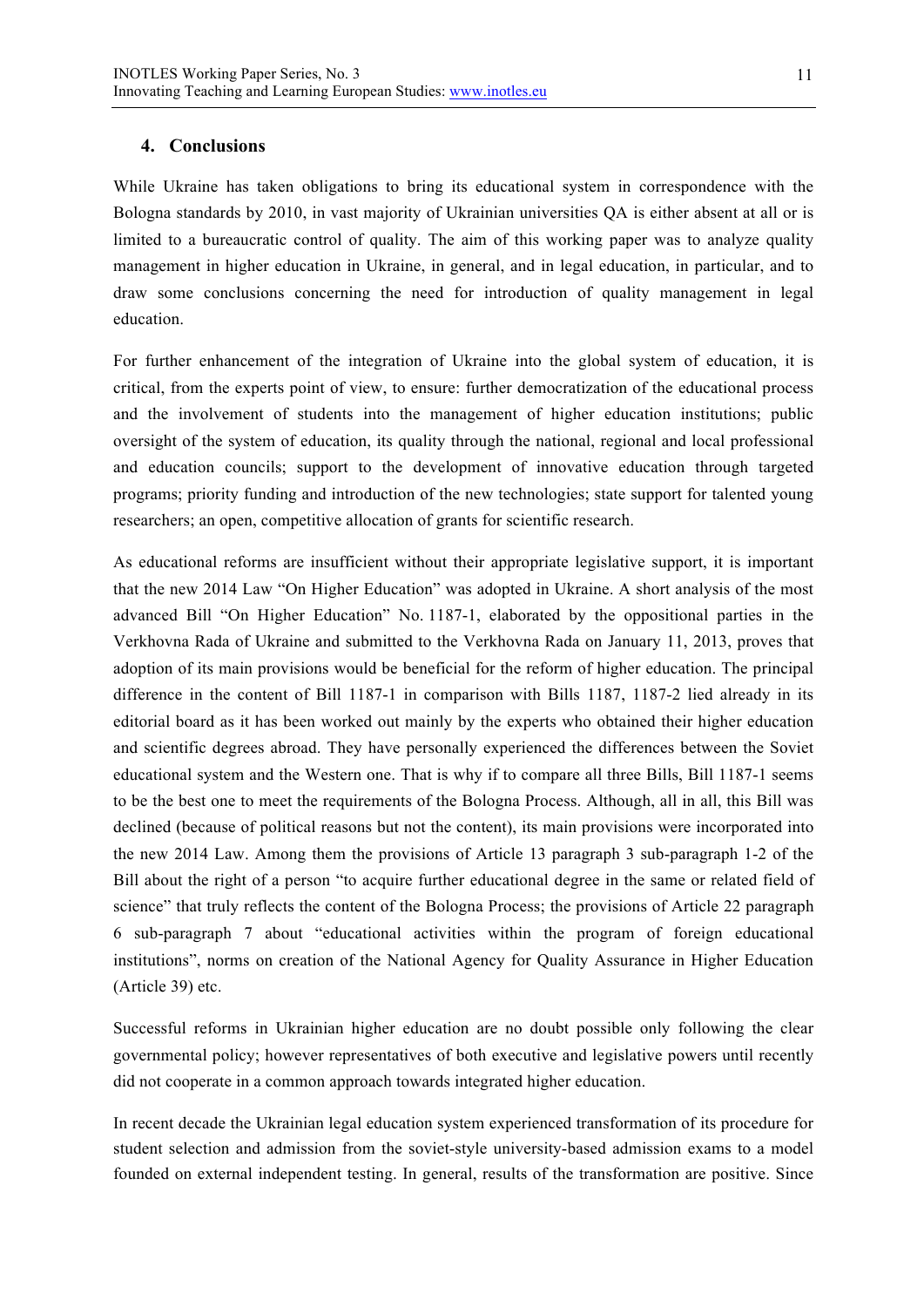2011, the revision of EIT-based model is going on. Though the university-based admission exams have not been restored, innovations that essentially diminish role of the EIT and potentially promote the corruption were introduced. To restore a crucial role of sheer results of an external independent testing is the principal measure necessary to improve the admission procedure. For this purpose, two components for calculation of the applicant competition score distorting EIT results – additional points for awardees of educational competitions and an average score of a secondary school transcript, – should be abolished. A number of applicant categories eligible for admission based on exemptions should be minimized. The applicants mentioned above should be granted a right of preferred admission (preferences in the case of the same EIT results) instead. At the same time, serious efforts should be applied to improve a system of EIT; primarily quality of tests and testing administration, taking into consideration already accrued domestic, as well as foreign, experience.

The system of higher education in Ukraine has a complex multilevel structure. Such a structure is supposed to guarantee the freedom of choice and to enable the individuals to receive education according to their mental and professional abilities. These features further enhance the citizens' right to receive education in different forms of learning.

The main directions of the state policy in the field of higher education are established by the Constitution of Ukraine, the National Strategy of Educational Development in Ukraine until 2021, Laws of Ukraine "On Education" and "On Higher Education" of 2002 which was substituted by the new Law "On Higher Education" adopted on the 1st July, 2014, Law "On technical education," numerous acts issued by the President and the Cabinet of Ministers of Ukraine. According to the National Strategy the main purpose of state policy in the development of higher education is to create conditions for personal development for every citizen of Ukraine, for preservation and development of the national culture and values of the society.

The process of modernization of the education system in Ukraine showed that the quality of higher education was determined primarily by the quality standards of education and training, infrastructure, internal and external environment, the level of university management. For this, state Standards of Education (rules that define the requirements for each qualification level: scope and methodology of the training and tests) were developed for each education (qualification) level and field of training (specialties) and approved by the Cabinet of Ministers of Ukraine. They are subject to revision and reapproval at least once a decade. The main purpose of the state educational standards is to ensure the achievement and maintenance of the certain level of higher education by means of the implementation of standardized curriculum and self-assessment or public performance evaluation.

To conclude it is worthwhile stressing again that in a majority of Ukrainian universities quality management is either absent or is limited to a bureaucratic control of quality. Introducing of QA is extremely important in Ukraine taking into consideration that it is our commitment under the Bologna declaration; it is necessary for the reform of education; more and more students from Ukraine study abroad and more foreign students come to Ukraine. Finally, without quality management it is impossible to combat corruption in higher education. The new 2014 Law of Ukraine "On Higher Education" is expected to see to all these problems.